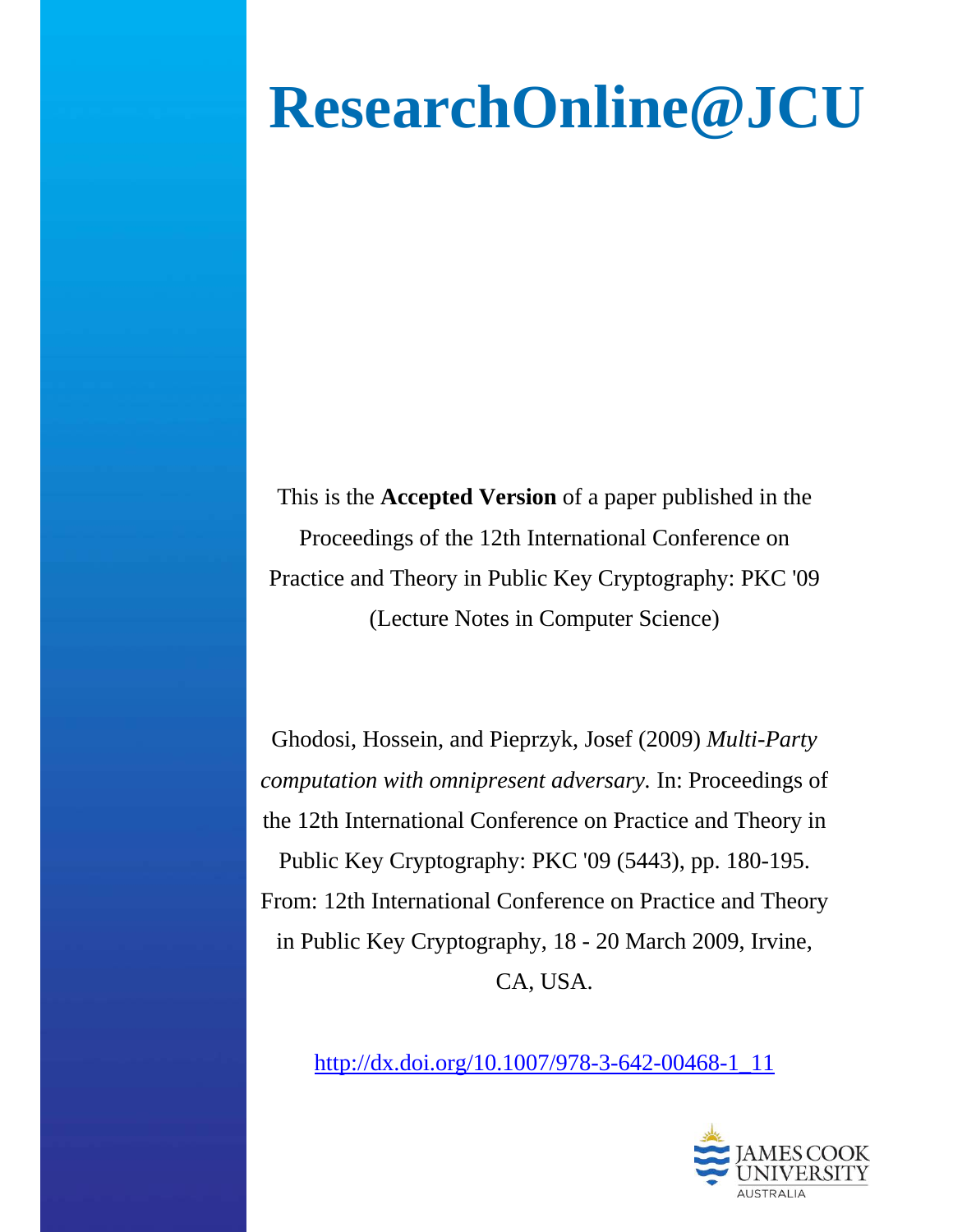# Multi-Party Computation with Omnipresent Adversary

Hossein Ghodosi<sup>1</sup> and Josef Pieprzyk<sup>2</sup>

<sup>1</sup> School of Mathematics, Physics and Information Technology James Cook University, Townsville, Qld 4811, Australia, <sup>2</sup> Department of Computing

Center for Advanced Computing – Algorithms and Cryptography Macquarie University, Sydney, NSW 2109 Australia,

Abstract. Secure multi-party computation (MPC) protocols enable a set of n mutually distrusting participants  $P_1, \ldots, P_n$ , each with their own private input  $x_i$ , to compute a function  $Y = F(x_1, \ldots, x_n)$ , such that at the end of the protocol, all participants learn the correct value of  $Y$ , while secrecy of the private inputs is maintained. Classical results in the unconditionally secure MPC indicate that in the presence of an active adversary, every function can be computed if and only if the number of corrupted participants,  $t_a$ , is smaller than  $n/3$ . Relaxing the requirement of perfect secrecy and utilizing broadcast channels, one can improve this bound to  $t_a < n/2$ .

All existing MPC protocols assume that uncorrupted participants are truly honest, i.e., they are not even curious in learning other participant secret inputs. Based on this assumption, some MPC protocols are designed in such a way that after elimination of all misbehaving participants, the remaining ones learn all information in the system. This is not consistent with maintaining privacy of the participant inputs. Furthermore, an improvement of the classical results given by Fitzi, Hirt, and Maurer indicates that in addition to  $t_a$  actively corrupted participants, the adversary may simultaneously corrupt some participants passively. This is in contrast to the assumption that participants who are not corrupted by an active adversary are truly honest.

This paper examines the privacy of MPC protocols, and introduces the notion of an omnipresent adversary, which cannot be eliminated from the protocol. The omnipresent adversary can be either a passive, an active or a mixed one. We assume that up to a minority of participants who are not corrupted by an active adversary can be corrupted passively, with the restriction that at any time, the number of corrupted participants does not exceed a predetermined threshold. We will also show that the existence of a *t-resilient* protocol for a group of  $n$  participants, implies the existence of a  $t'$ -private protocol for a group of  $n'$  participants. That is, the elimination of misbehaving participants from a t-resilient protocol leads to the decomposition of the protocol.

Our adversary model stipulates that a MPC protocol never operates with a set of truly honest participants (which is a more realistic scenario). Therefore, privacy of all participants who properly follow the protocol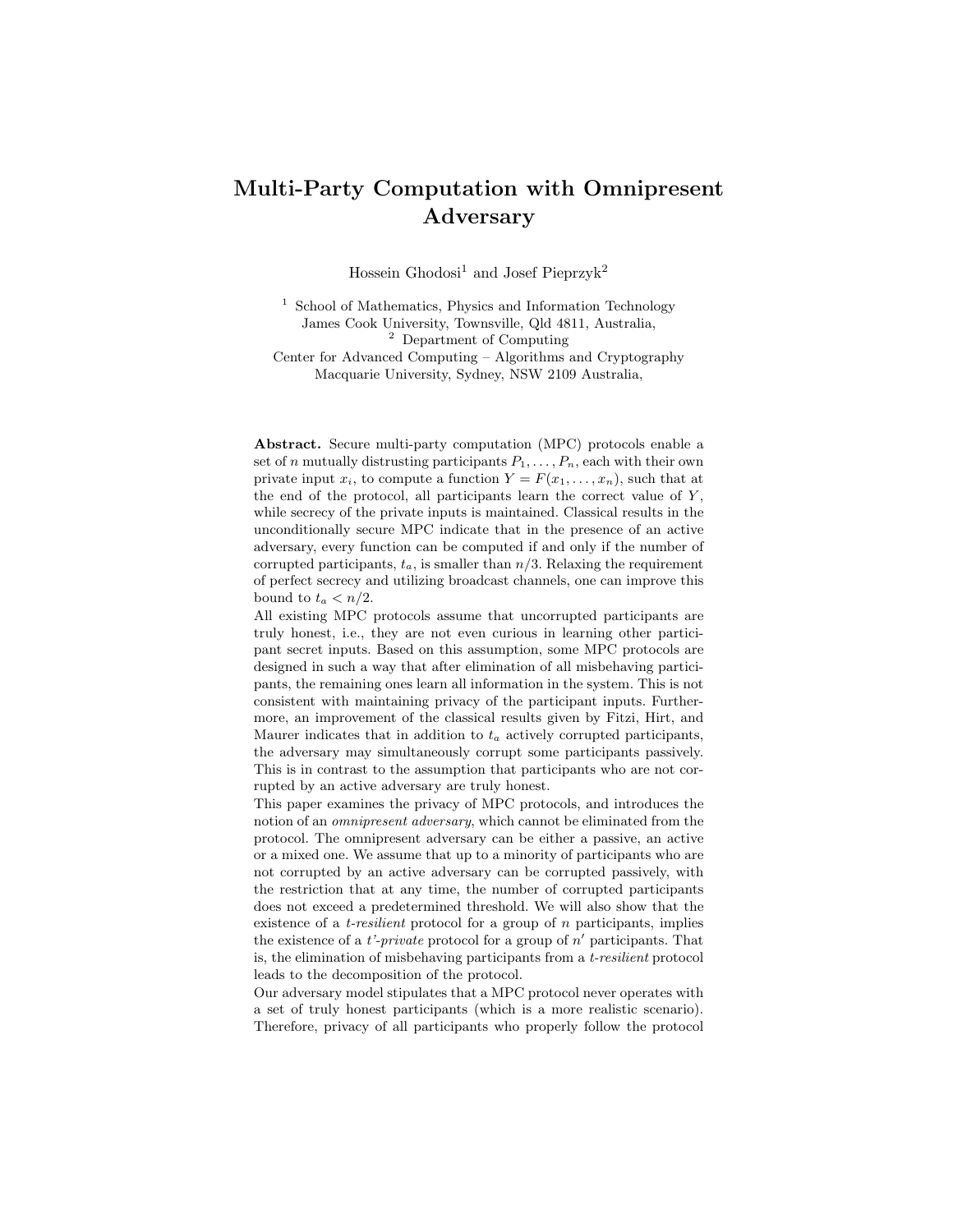will be maintained. We present a novel disqualification protocol to avoid a loss of privacy of participants who properly follow the protocol.

Keywords: Multi-Party Computation, Omnipresent Adversary, Proactive Secret Sharing, t-resilient Protocols, t-private Protocols.

# 1 Introduction

Multi-party computation (MPC) protocols provide a general model for secure computation of arbitrary function whose arguments (inputs) are held by a group of participants. The concept of MPC was introduced by Yao [18] for two-party computations and then generalized by Goldreich, Micali, and Wigderson [12] for an arbitrary number of participants. A secure MPC protocol enables a set of n mutually distrusting participants  $P_1, \ldots, P_n$ , each with their own private input  $x_i$ , to compute a function  $Y = F(x_1, \ldots, x_n)$ , such that at the end of the protocol, all participants learn the correct value of  $Y$ , while the confidentiality of the private inputs  $x_i$  is maintained. The design of secure MPC protocols has been the subject of investigations by many researchers, and many solutions have been published in the literature. From the security point of view, these protocols can be classified into two broad categories: (i) computationally secure MPC protocols, and (ii) unconditionally secure MPC protocols. For computationally (conditionally) secure MPC protocols, we assume that the adversary is polynomially bounded. More precisely, breaking the security of the protocol implies that the adversary is able to solve efficiently (in polynomial time) a problem that is believed to be intractable. Unconditionally secure MPC protocols are intrinsically secure, that is, no matter how much time and computing power is available to the adversary, they cannot break the system better than by guessing private inputs. In both computationally and unconditionally secure MPC protocols, the security model includes the adversary, who may corrupt some participants. Two types of adversaries, namely passive and active have been studied in the literature.

Passive Adversary – Participants who are corrupted by a passive adversary properly follow the protocol but try to learn private information of others. That is, a passive adversary has access to the information of corrupted participants, but will not control their behaviour. In other words, a passive adversary threatens the privacy of uncorrupted participants. Note however, that the correctness of the protocol is preserved. Corrupted participants are also called honest-but-curious.

A commonly used parameter to measure the level of security obtained in a multi-party protocol with  $n$  participants, is the maximum number of participants that can be corrupted by a passive adversary while the privacy of uncorrupted participants still holds. This parameter is determined by a threshold  $t (t < n)$ . Protocols that can tolerate up to t corrupted participants, are called t-private.

Definition 1. A multi-party protocol is t-private if after completion of the protocol, any subset of up to t participants cannot learn more information (about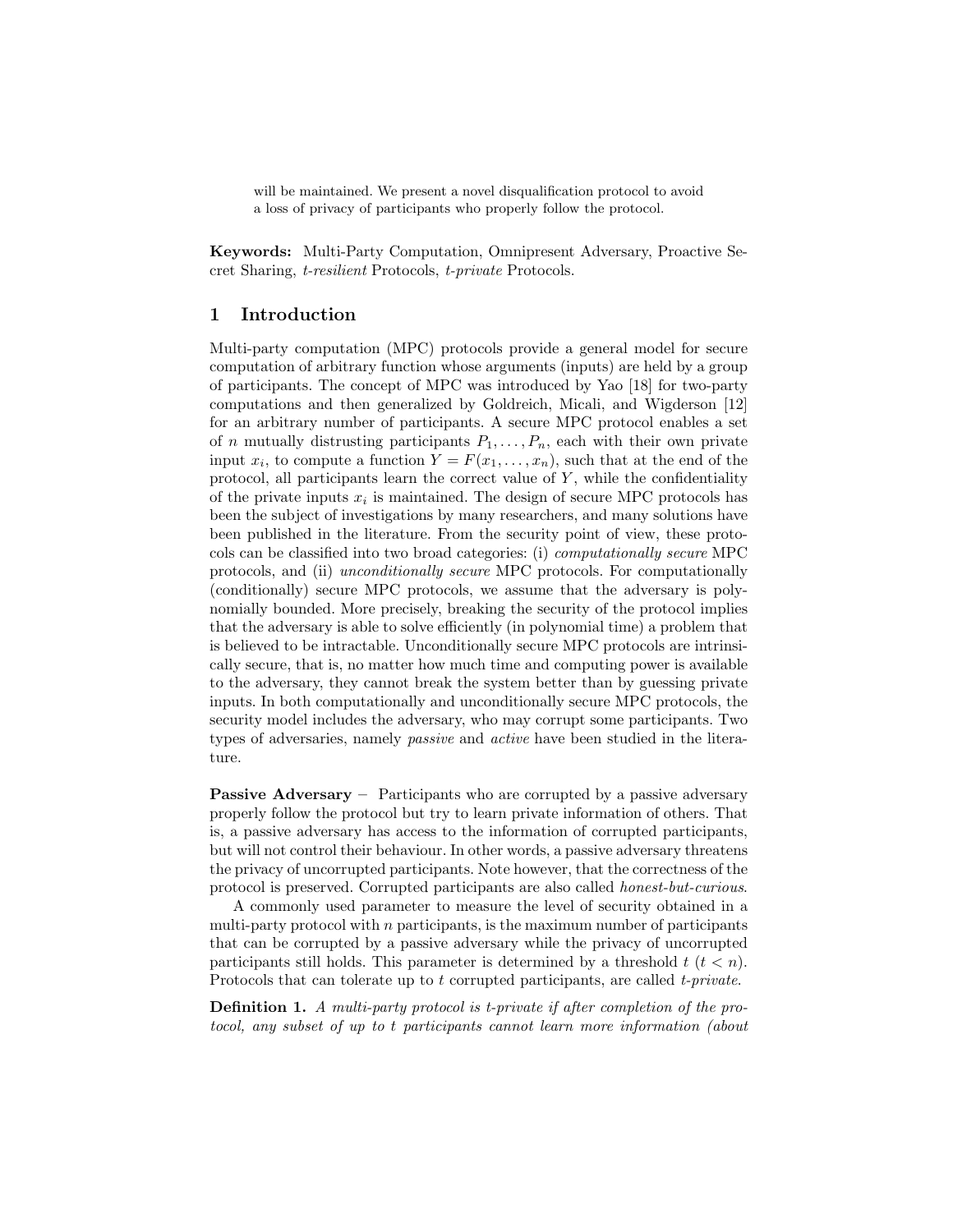honest participant private inputs) than what they could derive from their private inputs and the output of the protocol.

Active Adversary  $-$  A more serious threat for the security of MPC protocols are corrupted participants who not only try to learn additional information but may also wish to disrupt the protocol. This type of participants are called malicious and they are said to be corrupted by an active adversary, who has access to all information of the corrupted participants, and controls their behaviour. Participants who are corrupted by an active adversary may behave arbitrarily, and may deviate from the protocol at any time.

The main challenge in designing secure MPC protocols in the presence of an active adversary, is to equip the protocol with mechanisms that can detect misbehaving participants and eliminate them from the protocol without influencing the correctness of the protocol. Such protocols are called robust. A measure for expressing the level of robustness is determined by a threshold parameter  $t$  $(t < n)$ , that is the maximum number of participants that can be corrupted, without an impact on the correctness of the protocol. A protocol that can tolerate up to t malicious participants is called t-resilient and is defined as follows.

Definition 2. A multi-party protocol is t-resilient if no set of up to t malicious participants can influence the correctness of the output produced by the protocol.

#### 1.1 Preliminaries

Let  $\mathcal{P} = \{P_1, \ldots, P_n\}$  be a set of *n* participants who wish to compute a function  $Y = F(x_1, \ldots, x_n)$ , where  $P_i$  holds private input  $x_i$ . Without loss of generality, we will assume that all input variables are elements of a finite field  $E$ , and the function F can be computed by a circuit over E using the field operations  $+$ ,  $\times$ , the inverse operations and constants from E.

The model of computation is a complete synchronous network of n participants. The broadcast and pairwise communication channels between participants are secure, that is, they cannot be read or tampered with by other participants.

#### MPC Protocols with a Passive Adversary

A generic MPC protocol consists of the following three phases [4].

- 1. Initialization Each participant  $P_i$   $(i = 1, ..., n)$  utilizes Shamir's secret sharing scheme [17], and distributes his private input  $x_i$  amongst all participants in a  $t$ -private manner. More precisely,  $P_i$  chooses a random polynomial  $f_i(x) = x_i + a_1x + \ldots + a_tx^t$ , and gives  $s_{j,i} = f_i(j)$  to participant  $P_j$  for  $j=1,\ldots,n$ .
- 2. **Computation** Let  $s_{i,k}$  and  $s_{i,\ell}$  be  $P_i$ 's shares, associated with polynomials  $f_k(x)$  and  $f_\ell(x)$  for the secrets  $x_k$  and  $x_\ell$ , respectively. The computation of every linear function is straightforward. In order to compute  $x_k + x_\ell$ , each cooperating participant,  $P_i$ , computes  $s_i^{k+\ell} = s_{i,k} + s_{i,\ell}$ , which is the share of  $P_i$  determined by polynomial  $h(x) = f_k(x) + f_\ell(x)$ . Since  $h(x)$  is a polynomial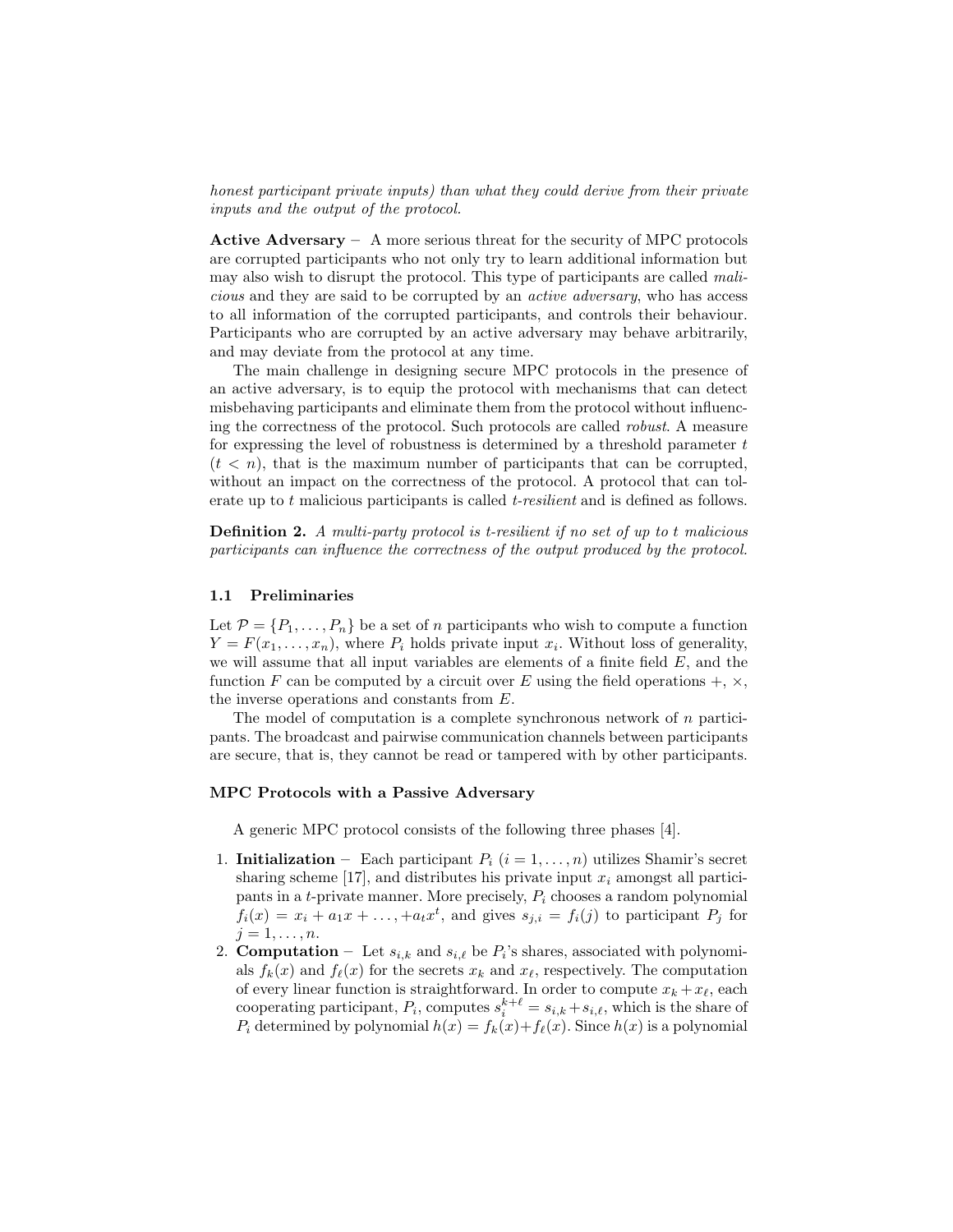of degree (at most) t, a set of at least  $t + 1$  participants who properly follow the protocol can reconstruct the polynomial, and thus retrieve the constant term of the polynomial  $h(x)$ , which is  $x_k + x_\ell$ . Similarly,  $c \times x_k$ , where c is a known scalar, can be computed by  $t + 1$  participants (each participant  $P_i$  calculates  $c \times s_{i,k}$  as its share of  $c \times x_k$ ). That is, for  $n > t$ , there is a non-interactive protocol for computing every linear function  $F(x_1, \ldots, x_n)$ . Computation of non-linear functions, however, is not so straightforward. Assume that we want to compute  $x_k \times x_{\ell}$ . Although  $P_i$  can compute  $s_i^{k \times \ell} =$  $s_{i,k} \times s_{i,\ell}$ , where  $s_i^{k \times \ell}$  is  $P_i$ 's share of  $x_k \times x_{\ell}$ , there are two problems. The first problem is that  $s_i^{k \times \ell}$  is the share of  $P_i$  determined by the polynomial  $h(x) = f_k(x) \times f_\ell(x)$  whose degree is (at most) 2t. The second problem is that  $h(x)$  is not a random polynomial.

Assuming that  $n > 2t$ , the computation can be carried out if the participants collectively redistribute the constant term of the  $h(x)$  polynomial, in a t-private manner, amongst themselves. This process, also called degree reduction, is necessary, otherwise further multiplications will raise the degree, and once the degree of polynomial is equal to or larger than the number of participants in the system, participants will not have a sufficient number of points to perform the necessary interpolation.

Computation of an additive inverse is straightforward. To compute the additive inverse of  $x_i$ , every participant  $P_j$  computes the additive inverse of his share,  $s_{i,i}$ . Computing a multiplicative inverse, however, implies cooperation of all shareholders. Catalano, Gennaro, and Halevi [6] have shown how to compute multiplicative inverses.

3. Reconstruction of the function value – The function  $F(x_1, \ldots, x_n)$ can be represented as a polynomial containing sum of products and the participants can collectively evaluate first products (product gates) and then sums (sum gates) getting finally the shares of the function value Y . In order to reconstruct Y , a set of a sufficiently large set of participants can pool their shares and recover the value Y .

Thus, in the presence of a passive adversary, a set of  $n$  participants can compute every *n*-variate function, in a *t*-private manner, as long as  $n > 2t$ .

#### MPC Protocols with an Active Adversary

The main challenge in designing MPC protocols in the presence of an active adversary is how to deal with malicious participants. In general, robust MPC protocols first identify misbehaving participants and then disqualify them. Two different disqualification techniques are being used:

- 1. Ignoring the information associated with malicious participants This strategy is used in MPC protocols that can be completed without utilizing the information coming fom malicious participants.
- 2. Reconstructing the information associated with malicious participants This strategy is used in MPC protocols that cannot be completed without using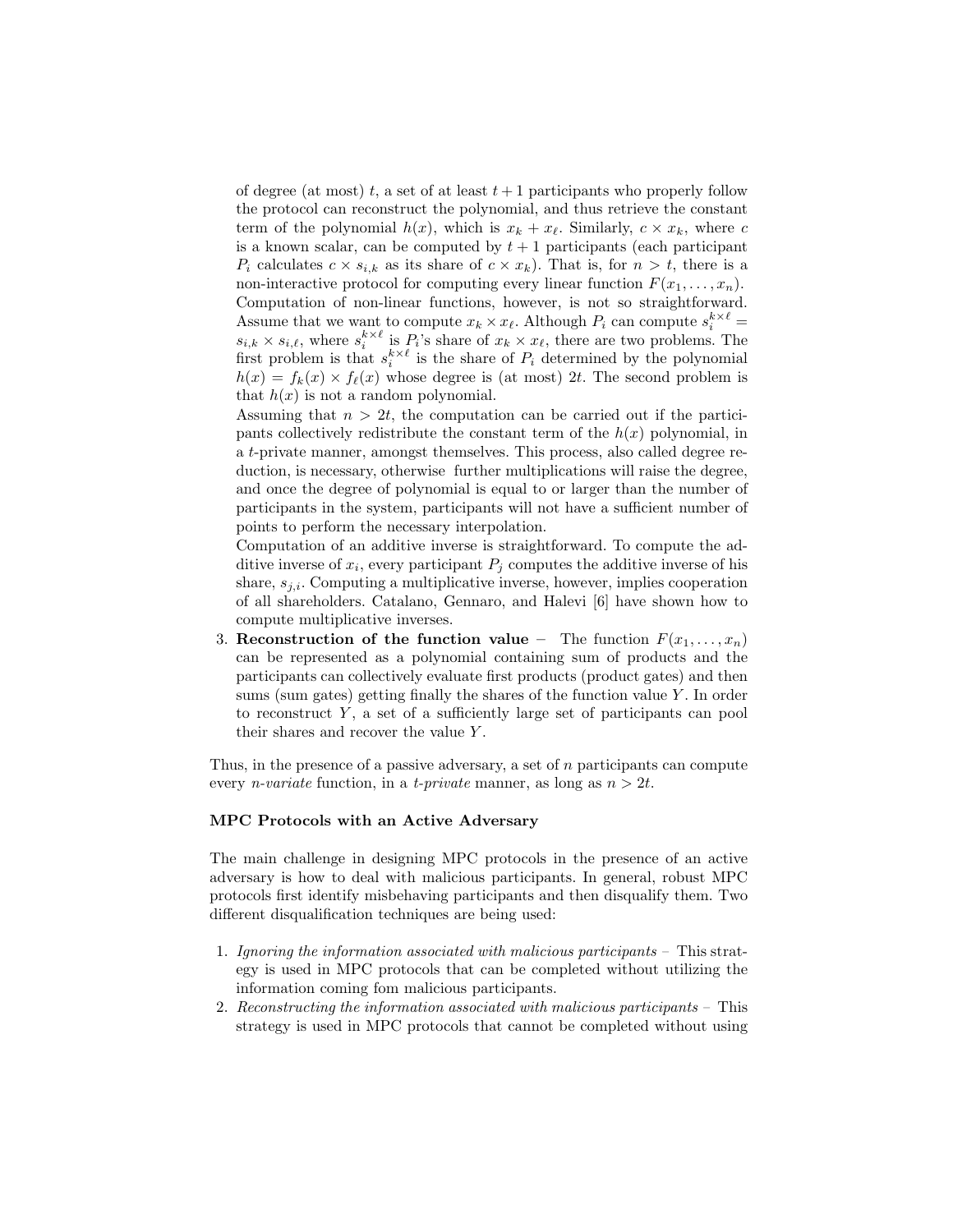the information owned by corrupted participants. So, after detection of misbehaving participant  $P_i$ , other participants reconstruct the private information of  $P_i$ , and re-share it amongst themselves.

#### 1.2 Background

In 1987, Goldreich, Micali, and Wigderson [12] gave a solution to the general MPC problem assuming that one-way functions with trapdoor exist (i.e. their protocol is computationally secure). They have shown that in the presence of passive adversaries, every function can be computed by  $n$  participants, in such a way that no subset of less than  $n$  participants can learn any additional information apart from the function value. They have also shown that if Byzantine faults are allowed (i.e. an active adversary may corrupt some participants and control their behaviour), every function can be computed by n collaborating participants, as long as the majority of participants is honest.

In 1988, Ben-Or, Goldwasser, and Wigderson [4] and Chaum, Crépeau, and Damgård [7], independently studied unconditionally secure MPC protocols. They have shown that:

- (a) In the presence of a passive adversary, no set of size  $t < n/2$  of participants learns any additional information, other than the function value.
- (b) If Byzantine faults are allowed, no set of size  $t < n/3$  can learn any additional information or disrupt the protocol.

Relaxing the requirement of perfect security and assuming that broadcast channels exists, Rabin and Ben-Or [16] have shown that in the presence of Byzantine faults, MPC protocols exist if the majority of participants is honest. The privacy achieved is unconditional (with error probability  $\epsilon > 0$ , which can be exponentially small), and does not rely on any assumption about computational intractability. Beaver [2] utilized the verifiable secret sharing (VSS) scheme of [16] and achieved similar results.

The MPC protocols from [4,7] are determined for  $n \geq 3t + 1$  participants, where up to  $t$  of them can be corrupted. The disqualification method used in these protocols simply ignores the misbehaving participants, since at any time, there exists at least  $2t + 1$  honest participants who properly follow the protocol.

In contast, the protocols from [16, 2] are defined for  $n \geq 2t + 1$  participants. After each multiplication, the polynomial associated with the multiplied shares is of degree at most 2t. If a malicious participant  $P_i$  does not cooperate properly, the remaining participants must reconstruct all information in the hands of  $P_i$ , otherwise they cannot interpolate the associated 2t-degree polynomial. Reconstruction of information in the hands of a participant is possible since the share of each participant is re-shared via the second level of sharing. This procedure, however, reveals one share associated with the secret input of every participant<sup>1</sup>. In these protocols, after detection and elimination of any malicious participant the degree of threshold parameter is decreased by one. So after elimination of

 $1$  Similar problem in shared generation of digital signatures has been considered in [1].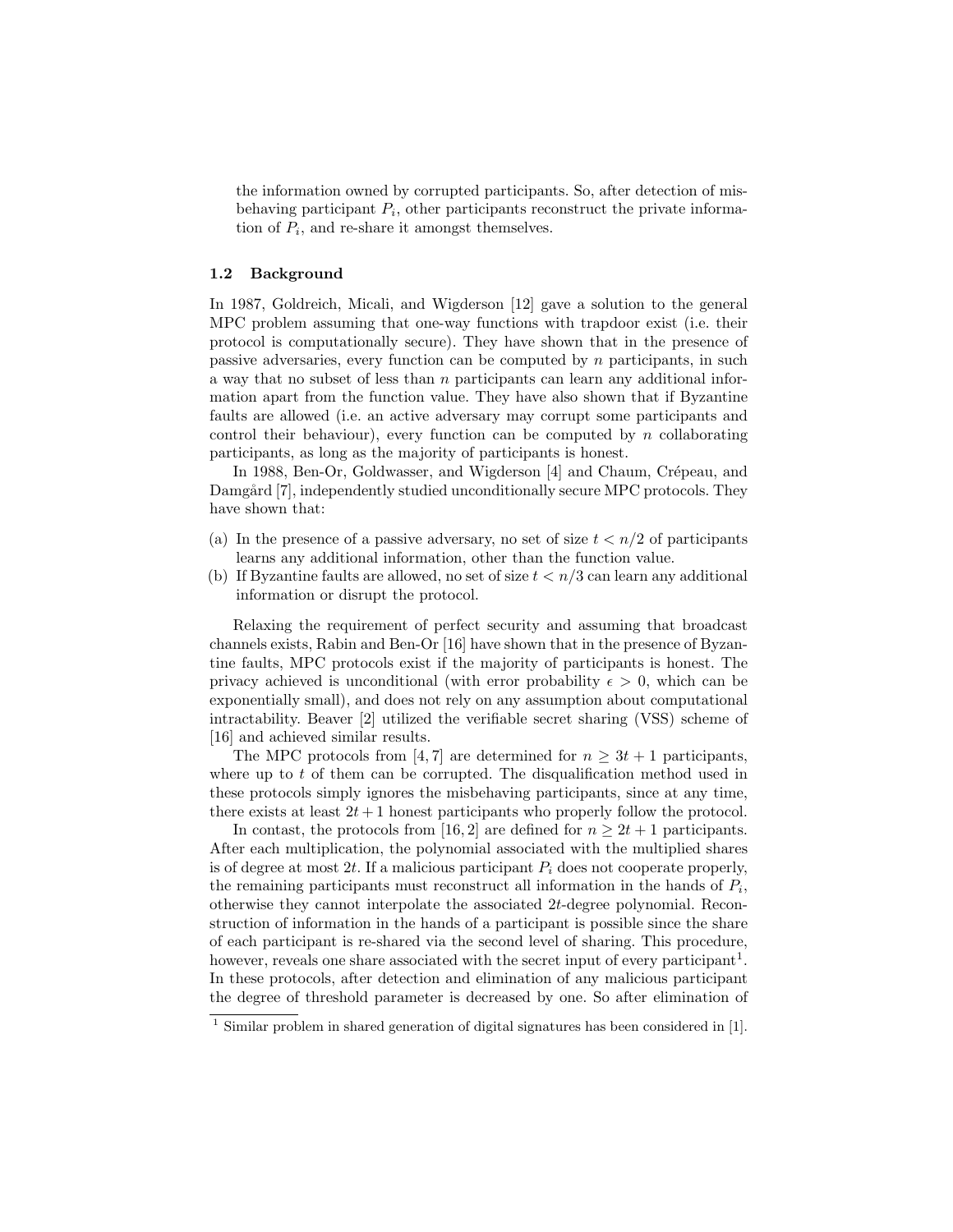t malicious participants, the threshold parameter drops to zero (i.e., all private information is disclosed to the remaining participants). One may argue that this is not a security problem, since the remaining participants are assumed to be honest.

Fitzi, Hirt, and Maurer [10] improved the classical results in unconditionally secure MPC by considering a *mixed adversary*. They have shown that in addition to  $t_a < n/3$  actively corrupted participants, privacy can be guaranteed against additionally  $t_p \leq n/6$  passively corrupted participants. They have also introduced the concept of  $(t_a, t_p)$ -secure MPC protocols. In a  $(t_a, t_p)$ -secure MPC protocol, correctness of the protocol is guaranteed if up to  $t_a$  participants are corrupted actively, and privacy of the participants is ensured if (in addition to  $t_a$  actively corrupted participants) up to  $t_p$  participants are corrupted passively.

#### 1.3 Motivation

All existing MPC protocols with active adversaries assume that uncorrupted participants are truly honest, i.e., they are not even curious in learning private inputs of others. Based on this assumption, some MPC protocols (e.g. [16] [2], [3], [11], [14], etc.) are designed in such a way that after elimination of all misbehaving participants, the remaining ones learn all private information.

Furthermore, an improvement of the classical results provided by Fitzi, Hirt, and Maurer indicates that in addition to  $t_a$  actively corrupted participants, the adversary may simultaneously corrupt some participants passively. This is in contrast to the assumption that participants who are not corrupted by an active adversary are truly honest.

The paper examines the privacy of MPC protocols and argues that the assumption about participants that are not corrupted are truly honest is unrealistic. We will introduce the notion of the omnipresent adversary. An omnipresent adversary cannot be eliminated from the protocol and can be either passive, active, or mixed. More precisely, we assume that that up to a minority of participants who are not corrupted by an active adversary can be corrupted passively, with the restriction that at any time, the number of corrupt participants does not exceed a predetermined threshold. We will also show that the existence of a *t-resilient* protocol for a group of n participants, implies the existence of a  $t'$ -private protocol for a group of  $n'$  participants. That is, elimination of misbehaving participants from a *t-resilient* protocol leads to the decomposition of the protocol, and converts it to the t'-private protocol.

Our adversary model stipulates that a MPC protocol never operates with a set of truly honest participants (which is a more realistic scenario). Therefore, the privacy of all participants who properly follow the protocol will be maintained. In order to achieve these goals in the existing MPC protocols, we present a novel disqualification protocol that avoids exposing the privacy of participants who properly follow the protocol.

Our results are as follows:

**Theorem 1.** Given a set of  $n = 2t + 1$  participants in the computationally secure setting, then there exists a t-resilient and t-private MPC protocol provided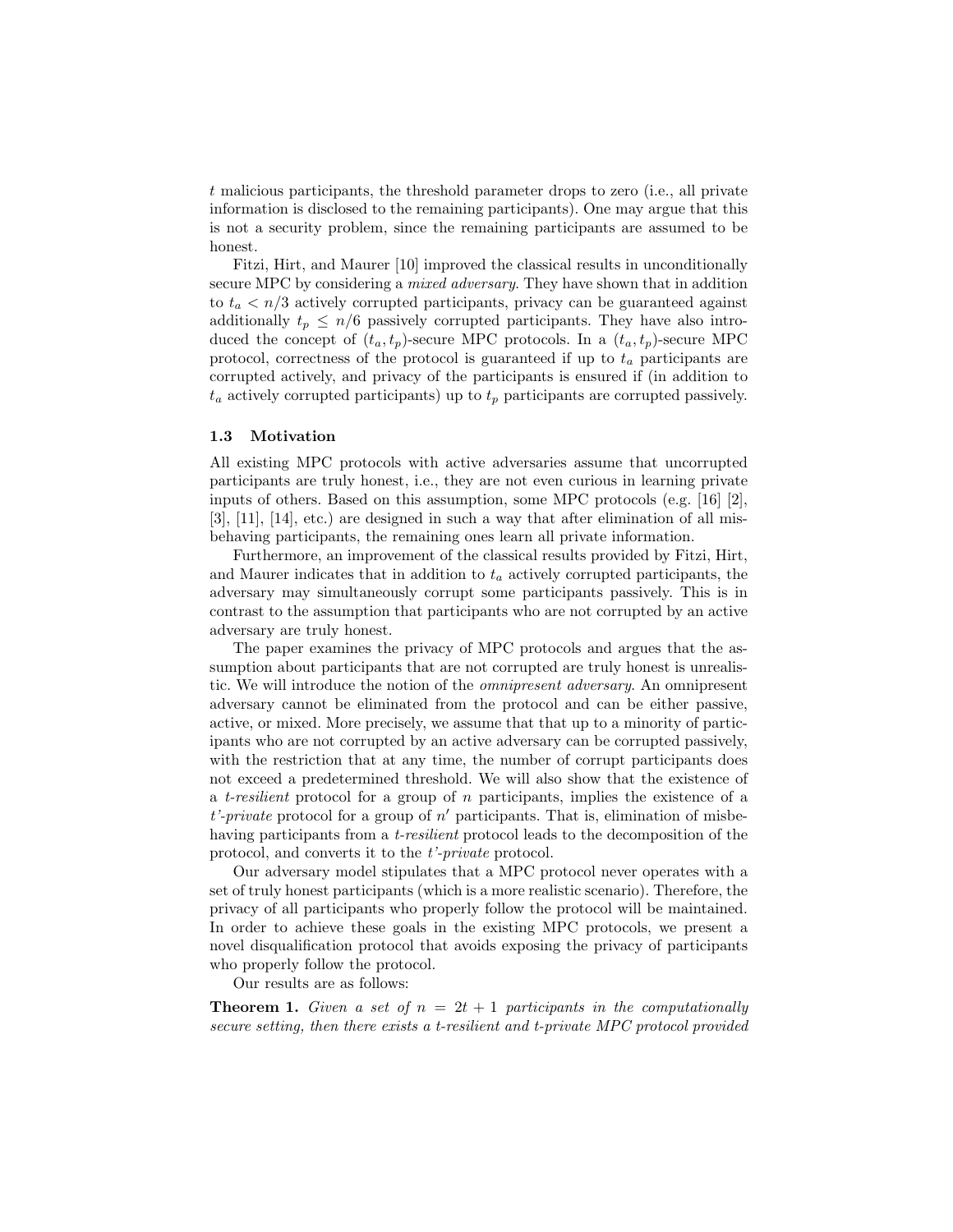that, at every stage of the protocol, the total number of actively and passively corrupted participants is not larger than t. That is, only one participant may not be corrupted by adversary throughout the execution of the protocol.

**Theorem 2.** Given a set of  $n = 3t+1$  participants in the unconditionally secure setting with perfect secrecy, then there exists a t-resilient and t-private MPC protocol. That is, up to 2t participants may be corrupted by the adversary provided that, at every stage of the protocol, the total number of corrupted participants is not larger than t.

**Theorem 3.** Given a set of  $n = 2t + 1$  participants in unconditionally secure setting with a negligible failure probability, then there exists a t-resilient and  $t/2$ -private MPC protocol. In other words, only  $t/2 + 1$  participants may not be corrupted, provided that, at every stage of the protocol, the total number of corrupted participants does not exceed the threshold parameter.

The rest of this paper is organized as follows. In Section 2, we will give an overview of MPC protocols in the presence of an omnipresent adversary. In Section 3, we will present our approach to disqualification of malicious participants in MPC protocols with an honest majority. In Section 4, we will study the transformation of t-resilient protocols into t'-private protocols. In Sections 5 and 6 we will show how to modify the existing protocols, in order to simultaneously achieve correctness and privacy. Section 7 gives concluding remarks.

# 2 An Overview of MPC with Omnipresent Adversary

Designing MPC protocols under an assumption that participants are truly honest is unrealistic. If we could assume that a single trusted party existed, then the designing of MPC protocols would be easy. In this case, all participants first handed their inputs to the trusted party who would compute the function and announce the result to each participant. This scenario, which is known as an ideal process, has been studied in order to evaluate the security of real-life MPC protocols (see, e.g., [5]). Real-life MPC protocols allow n mutually distrusting participants to evaluate a function for their private inputs assuming that some participants are corrupted. Note that as passively corrupted participants follow the protocol, they cannot be eliminated from it. On the other side, malicious participants deviate from the protocol so they can be identified and eliminated from the protocol.

An omnipresent adversary can be seen as an entity which attempts to break either privacy or correctness of MPC protocols by trying to corrupt (passively or actively) some participants. In the case of passive corruption, the adversary has access to all the information held by the corrupted participant while the participant follows the protocol honestly. In the case of active corruption, the adversary has full control over the behavior of the participant who may deviate from the protocol in an arbitrary way. Observe that if a corrupted participant does not follow the protocol, she can be identified and removed from it.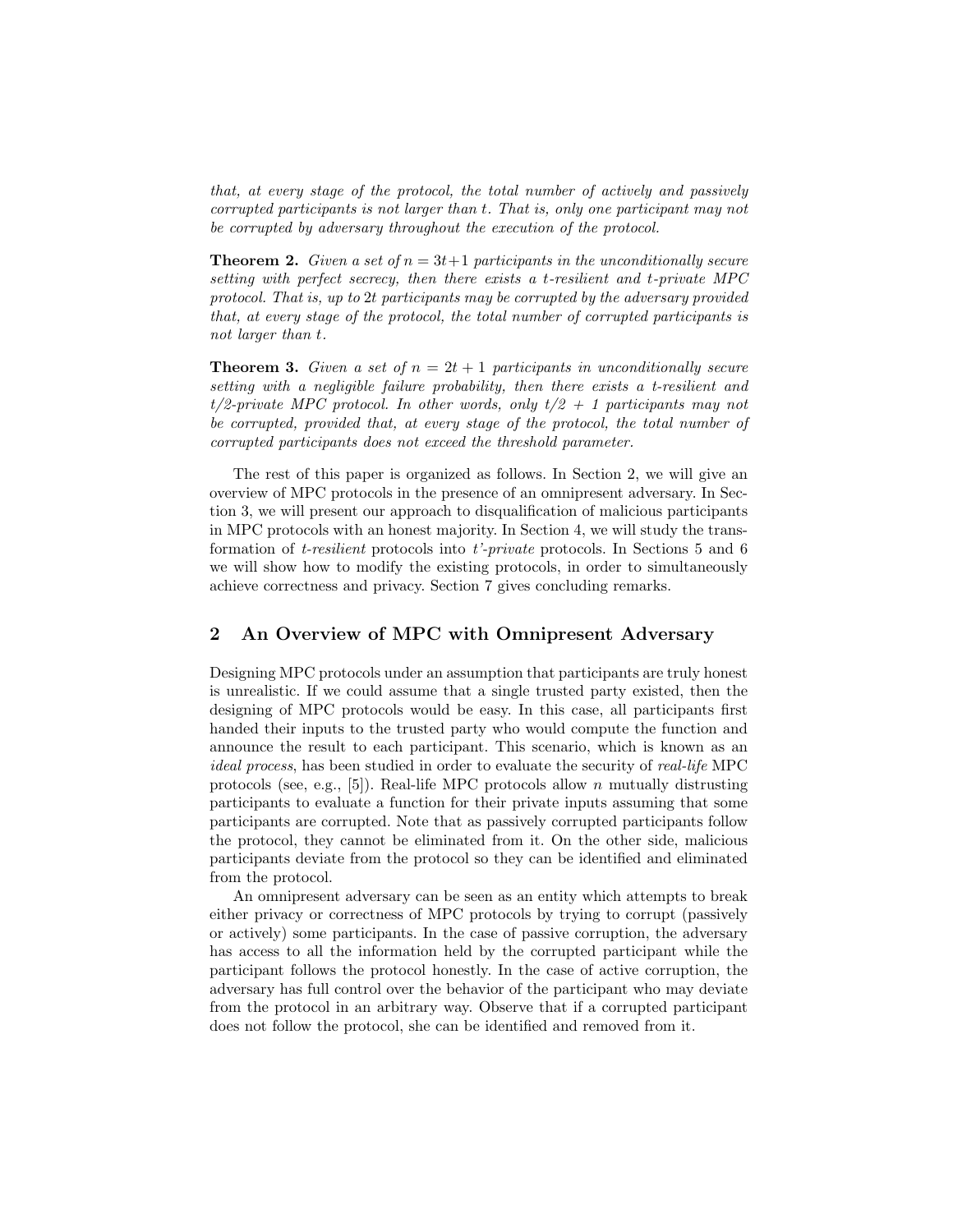A good example of an omnipresent adversary is a powerful enemy (such as rogue states, terrorist organizations, intelligence agencies, etc.) who is using its large resources to break MPC protocols by trying to corrupt the participants. Clearly, the adversary is not going to be involved in the protocol directly but it will use the corrupted participants to achieve its goals. From the omnipresent adversary point of view, it would like to achieve its goals with minimum expenses. The expenses are proportional to the number of participants that need to be corrupted. It may also be assumed that a passive corruption may be easier and cheaper than an active corruption.

Our adversarial model is more general and powerful. In particular, it is dynamic so the composition of corrupted participants may change throughout the protocol execution. The number of participants that can be corrupted is larger than the threshold parameter, with the restriction that at any time, the number of corrupted participants does not exceed the threshold parameter. That is, if some actively corrupted participants are detected and eliminated, the adversary is allowed to corrupt some other participants. Strictly speaking, in the computationally secure MPC protocols (e.g.  $[12]$ ), a t-resilient protocol works if  $n \geq 2t + 1$ . That is, up to t participants can be corrupted actively, and the remaining  $t + 1$  participants are assumed to be honest. In our model, up to t participants can be corrupted actively, and up to t participants can be corrupted passively (only one participant may not be corrupted). In the unconditionally secure protocols with perfect secrecy (e.g.  $[4]$ ), a *t-resilient* protocol works if  $n \geq 3t + 1$ , where up to  $2t + 1$  participants are honest. In our model, up to t participants can be corrupted actively, and up to t participants can be corrupted passively (i.e., there are at least  $t+1$  honest participants). Similarly, in majorityhonest MPC protocols with small probability of error (e.g.,  $[16, 2]$ ), a t-resilient protocol works if  $n \geq 2t + 1$ , where up to  $t + 1$  participants are honest. In our model, up to t participants can be corrupted actively, and up to  $t/2$  participants can be corrupted passively, (i.e. there are at least  $t/2 + 1$  honest participants).

#### 2.1 Proactive Secret Sharing Scheme

One can see that the number of corrupted participants in the protocol life-time can be greater than the threshold parameter  $t$ . If our protocols are implemented using a static secret sharing, then the adversary who learns more than  $t$  shares will be able to recover the private information. To prevent this, we employ the well-known proactive secret sharing technique [13]. A proactive secret sharing ensures the privacy of a secret by periodically renewing the shares of participants, without changing the secret, in such a way that information gained by an adversary in one time period is useless for the adversary in another time period. In other words, in an ordinary  $t$ -private secret sharing, its privacy is assured if, throughout the entire life-time of the secret, the adversary is not able to compromise more than t shares. In contrast, for a t-private proactive secret sharing, its privacy is guaranteed if at any time period (between two consecutive renewals), the adversary does not compromise more than  $t$  shares.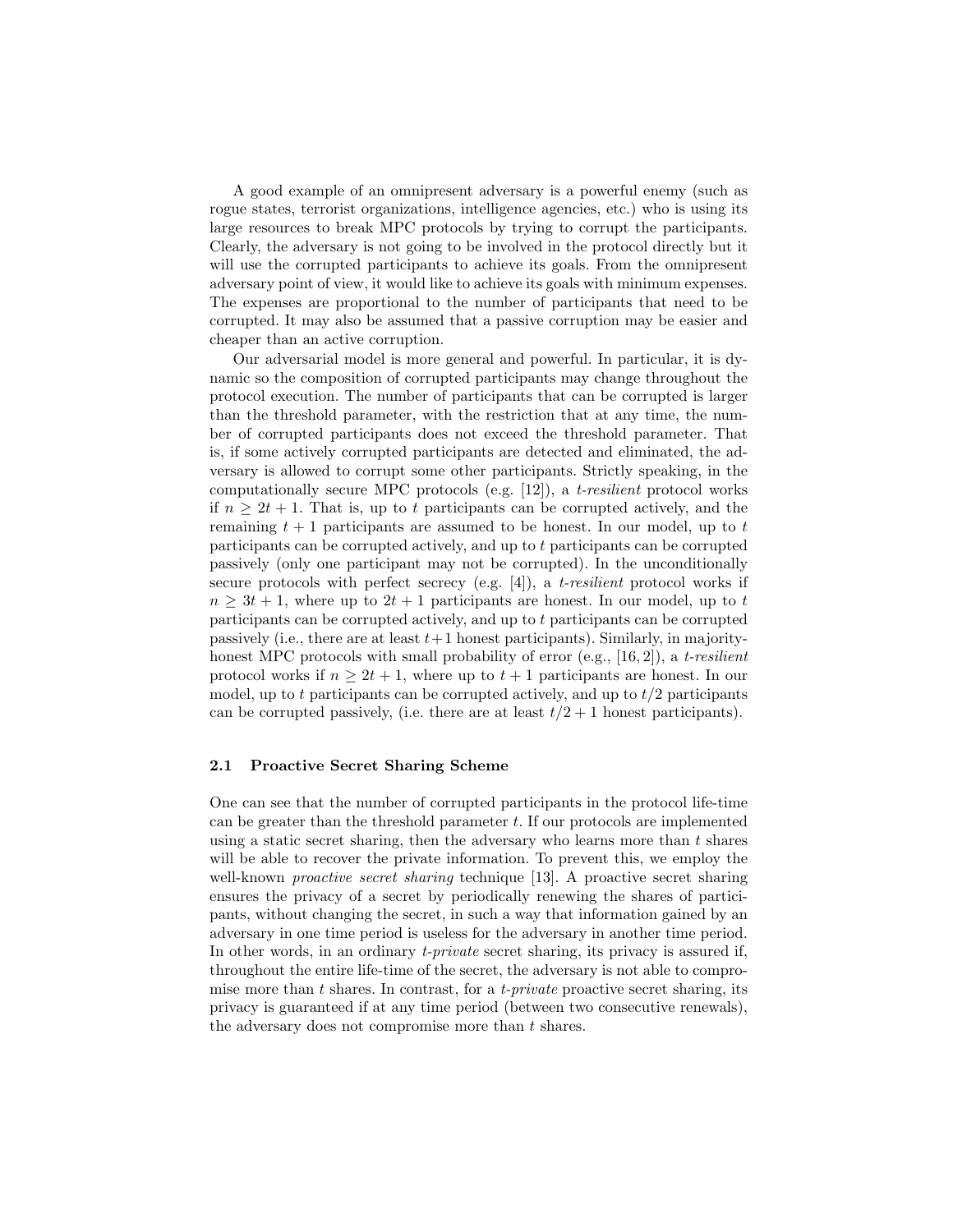The proactive secret sharing of  $[13]$  consists of n participants, where each participant is connected to a common broadcast channel  $C$ , where messages sent on C instantly reach each party connected to it. The time is divided into time-periods (e.g. a day, a week, etc.). At the beginning of each time-period the participants update their shares using an interactive share renewal protocol. The adversary can corrupt participants at any moment. If a participant  $P_i$  is corrupted during an update phase  $T_{i+1}$ , it will be considered as corrupted during both time-periods  $T_i$  and  $T_{i+1}$ . If the adversary leaves a corrupted participant  $P_i$ before the update phase  $T_{i+1}$ , then the adversary will not have any control over the communications of  $P_j$ , and thus has no information about the updated shares of  $P_j$  (i.e.  $P_j$  is no longer corrupted). The underlying secret sharing scheme is the Shamir [17] threshold scheme. The number of participants is  $n = 2t + 1$ , where during each time-period, the adversary can corrupt up to  $t$  participants. Assume that a secret  $x_i$  is shared amongst the set of n participants, in a t-private manner. In the update phase, each participant  $P_j$  distributes  $s_{j,i}\prod_{i=1,i\neq j}^n\frac{j}{j-i}$ amongst all participants in a *t-private* manner. Each participant  $P_\ell$  adds all new shares received during the update phase, and takes it as his share of the secret  $x_i$ , and deletes the old share  $s_{\ell,i}$  plus all partial shares. This process is correct, because  $x_i = \sum_{j=1}^n s_{j,i} \prod_{i=1, i \neq j}^n \frac{j}{j-i}$ . The verifiable secret sharing (VSS) used in [13] is computationally secure and based on the Feldman VSS [9]. However, unconditional security is achievable by utilizing the Pedersen VSS from [15].

There are some differences between the proactivization used in [13], and in the MPC protocols with omnipresent adversary. They are as follows.

- (a) The purpose of the update phase in [13] is to correct the shares of the participants that have been corrupted by an active adversary or alternatively by errors caused by other problems such as system crashes, for instance. Note that for the randomization and degree-reduction, we do not correct the shares of corrupted participants. Instead, we identify the corrupted participants and eliminate them from the protocol.
- (b) The update phase of [13] is performed at the beginning of each time-period, while in our MPC protocols, it is done at the randomization and degree reduction stage.
- (c) Similarly to [13], we allow the adversary to leave some corrupted participants alone until the execution of the randomization and degree reduction protocols. After proactivization, actively corrupted participants are eliminated from the protocol, while passively corrupted participants who have not been controlled by the adversary will have new shares that are not known to the adversary, and therefore they are not considered as corrupted participants any more. Now, the adversary may wish to corrupt some new participants (from the set of all remaining participants). That is, in our MPC protocols, the set of corrupted participants is dynamic.

It is worth mentioning that the proactivization process will not add too much overhead to our MPC protocols. This is due to the fact that in MPC protocols, the degree reduction procedure is, indeed, a proactivization of the participant shares. The only information that needs to be re-shared is the share of each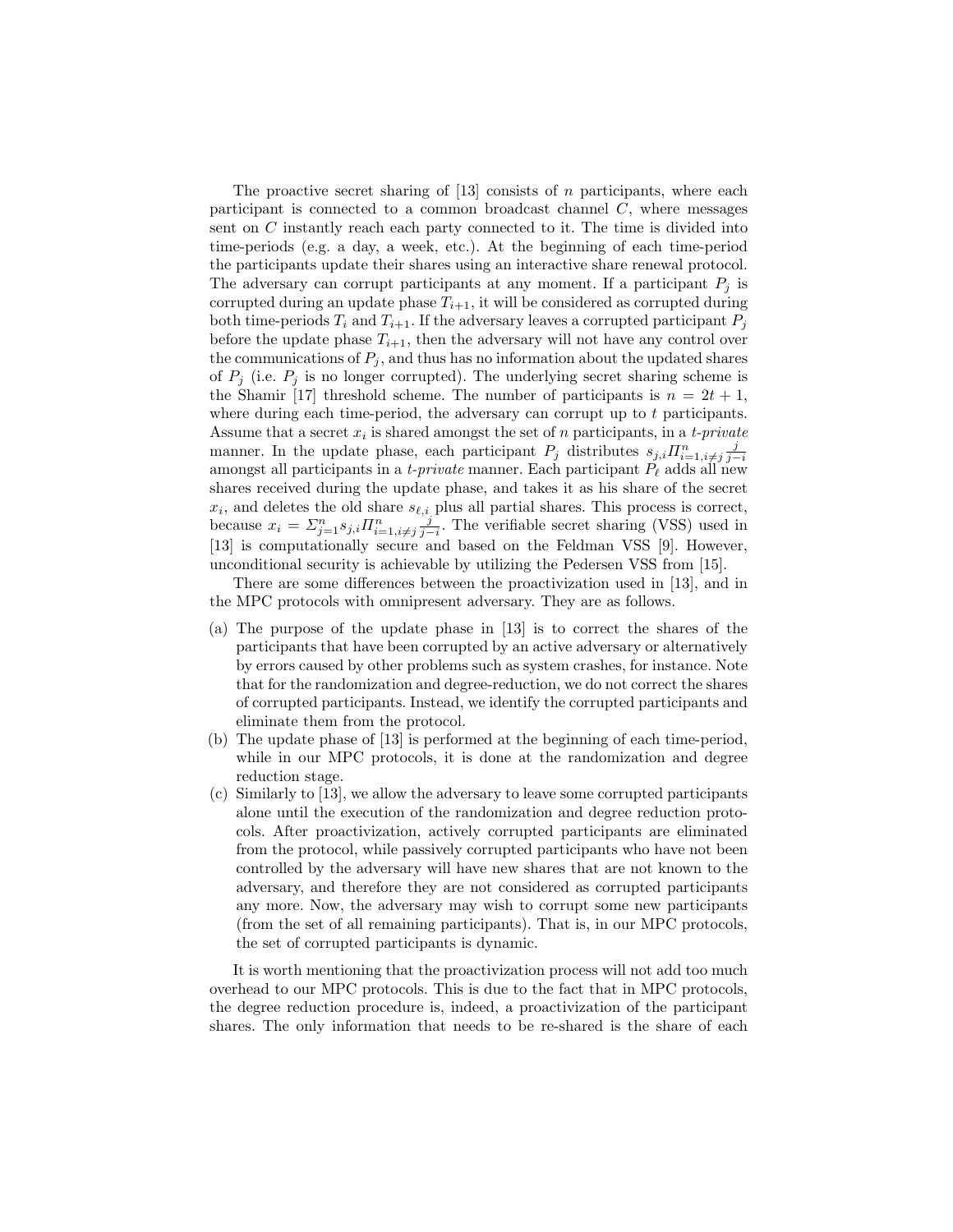participant from the other participant secret information. We observe that this is also done in MPC protocols with an honest majority, since after the threshold parameter is decreased, all information is re-shared using the new threshold. The overhead applies only to MPC protocols with fixed threshold parameter.

# 3 Disqualification in MPC with Honest Majority

Let  $\mathcal{P} = \{P_1, \ldots, P_n\}$  be a set of *n* participants who wish to compute a function  $Y = F(x_1, \ldots, x_n)$ , where participants  $P_i$  hold their private inputs  $x_i$ , assuming that  $n = 2t + 1$ , and the initial threshold parameter is t. Disqualification of a malicious participant  $P_i$  requires the reconstruction of the information in the hand of  $P_i$ , otherwise the protocol cannot be completed. The elimination of malicious participants, however, has to reduce the threshold parameter, otherwise the current number of participants cannot interpolate the polynomial associated with their shared information. In the existing MPC protocols, elimination of each malicious participant decreases the threshold parameter by one. After elimination of t malicious participants, the threshold parameter becomes zero, i.e., the remaining participants learn all private information.

In this section we will present a new disqualification technique that preserves the privacy of all participants who properly follow the protocol. Let D denote the number of eliminated participants from the system (initially,  $D = 0$ ). After detecting a malicious participant, say  $P_i$  ( $1 \leq i \leq n$ ), increase the value of D by one and perform the following steps.

- 1. If  $D$  is an odd integer, private information of  $P_i$  is reconstructed by the other participants. If this occurs in the initialization phase, no further action is required. If this occurs in the computation phase, relevant computations (i.e. multiplication of relevant shares, randomization, and degree reduction procedure) associated with  $P_i$  will be performed publicly. This process reveals the private input  $x_i$  (which is not an issue, since it is a random value), and one share associated with the private input of each participants who properly follow the protocol. After the threshold parameter is reduced by one and all values are re-shared (see the next item), the knowledge of these shares is redundant.
- 2. If  $D$  is an even integer, only the secret input  $x_i$  is reconstructed, and the threshold parameter is decreased by 1. If this occurs in the initialization phase, the remaining participants repeat the initialization phase using a threshold parameter  $t' = t - 1$ . If this occurs in the computation phase, the remaining participants re-share their partial results using a new threshold parameter  $t' = t - 1$ , and continue the protocol using this new threshold parameter  $t'$ . Implicitly, this is a proactivization of a  $(t, n)$ -threshold scheme to a  $(t-1, n-2)$ -threshold scheme.

As the result of applying our disqualification technique, after occurrence of t faults, the number of remaining participants in the system is  $t + 1$ , and the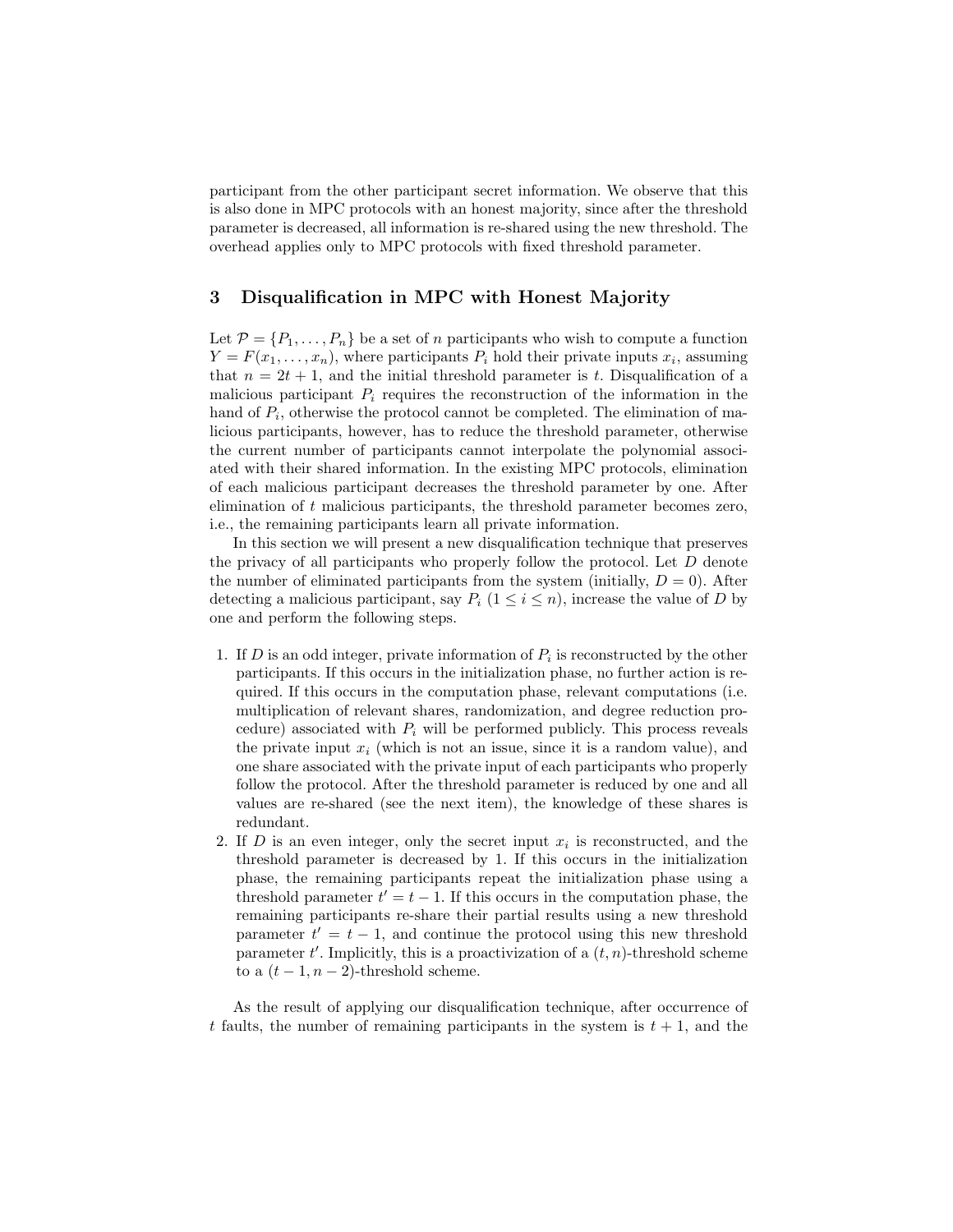threshold parameter is  $t' = t - t/2 = t/2$ . Therefore, no subset of up to  $t/2$  participants learn any additional information about the secret input of participants who have properly followed the protocol.

# 4 Decomposition of t-resilient protocols

According to the definition of t-resilient protocols, after elimination of all malicious participants, the remaining participants must be able to complete the protocol. In other words, in the absence of all eliminated participants (even if they voluntarily withdrew from the protocol), the remaining participants must be able to complete the protocol.

**Theorem 4.** Let a t-resilient MPC protocol  $\pi$  realizes task T for a group of n participants, then there exists a t'-private MPC protocol  $\pi'$  that realizes task T for a group of n' participants, where  $n' \geq n - t$  and  $t/2 \leq t' \leq t$ .

*Proof.* If no participant misbehaves, the t-resilient MPC protocol  $\pi$  realizes task T in a secure manner (they obtain the correct result, where privacy of all inputs is maintained in a t-private manner). That is, a t-resilient MPC protocol is necessarily a t-private MPC protocol. Note that the inverse statement is not true. Having a *t-private* MPC protocol that realizes a task  $T$ , does not imply that we can design a t-resilient MPC protocol for the task. If all (or some) of the malicious participants are eliminated from the protocol, the remaining participants must be able to complete the protocol. Completion of the protocol means that remaining participants continue to perform the protocol  $\pi$ . If all malicious participants are eliminated, the number of remaining participants will be at most  $n' = n - t$  (since at most t participants are eliminated). That is, protocol  $\pi$  continues with n' participants, where no fault occurs. In this case,  $\pi$ is not necessarily a t-private protocol, since the threshold parameter may have been reduced to t', where  $t/2 \leq t' \leq t$ . This completes the proof, assuming that protocol  $\pi'$  is a version of protocol  $\pi$  in which the verification procedures are omitted.

Indeed, a common practice in designing a  $t$ -resilient protocol is to equip a  $t'$ private protocol with mechanisms that can manage malicious participants. That is, a t-resilient protocol can be decomposed into two phases, namely, detection and elimination of malicious participants and then the execution of a  $t^2$ -private protocol  $\pi'$  for a group of  $n'$  participants.

For example, consider computationally secure MPC protocols given by Goldreich et al. in [12]. They proved that there exists a *t-resilient* MPC protocol for a group of at least  $2t+1$  participants, and there exists a t-private MPC protocol for a group of at least  $n' = t + 1$  participants. In other words, their *t-resilient* protocol can be decomposed into two sub-protocols, namely, detection of malicious participants and running their t-private protocol for the participants that honestly follow the protocol.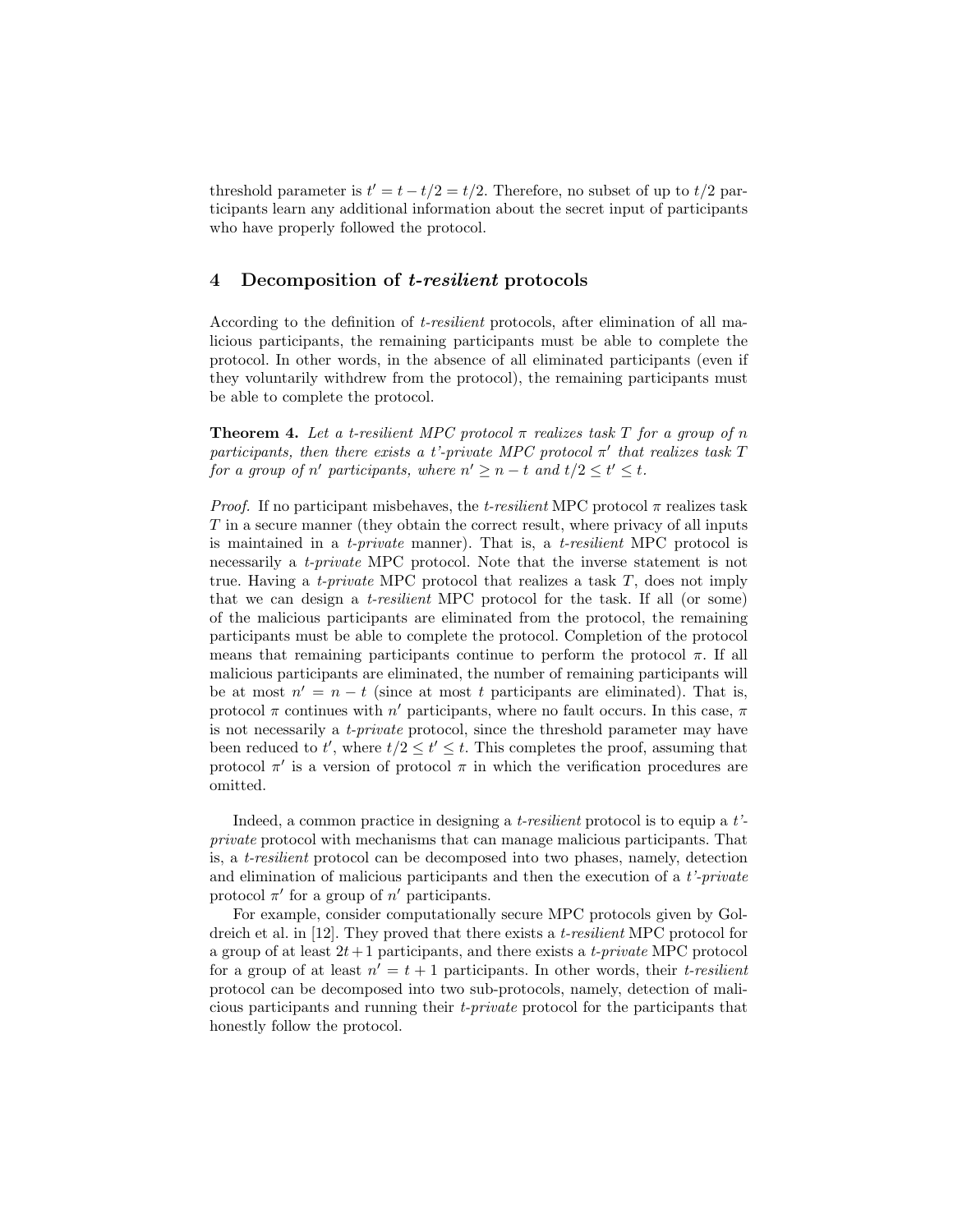In an unconditionally secure setting, the protocols studied in [4] and [7] indicate that their t-resilient MPC protocol works for a group of at least  $3t + 1$ participants, and their *t-private* protocol works for a group of at least  $2t + 1$ participants. That is, their *t-resilient* protocols can be decomposed in similar way, first detection and elimination of malicious participants and next the execution of a t-private protocol.

In MPC protocols with honest majority (alternatively, with faulty minority), their t-resilient MPC protocol works with a group of at least  $2t+1$  participants. Although they have not discussed the case of passive adversary, classical results indicate that a *t-private* requires at least  $2t + 1$  cooperating participants. However, in their *t-resilient* MPC protocol with at least  $2t + 1$  participants, after elimination of  $t$  misbehaving participants, the remaining number of participants is  $t + 1$ . That is, decomposition of their *t-resilient* protocol gives a  $t/2$ -private protocol.

# 5 Perfectly Secure MPC with Omnipresent Adversary

Let  $\mathcal{P} = \{P_1, \ldots, P_n\}$  be a set of *n* participants who wish to compute a function  $Y = F(x_1, \ldots, x_n)$ , where each participant  $P_i$  holds her private input  $x_i$ . To construct a perfectly secure MPC with an omnipresent adversary, we employ the MPC protocol from [4]. In the case of passively corrupted participants, if  $n \geq 2t+$ 1, their t-private MPC protocol provides perfect privacy. In the case of actively corrupted (malicious) participants, if  $n \geq 3t + 1$ , their t-resilient MPC protocol provides perfect privacy, assuming that up to t participants can be malicious and other participants honestly follow the protocol. In their t-resilient protocol with  $3t + 1$  participants, after elimination of all misbehaving participants, there will be  $2t+1$  remaining participants in the system, which is large enough to construct a t-private protocol. That is, decomposition of their t-resilient protocol should lead to a t-private protocol. Since the threshold parameter is fixed, the number of corrupt participants at any time must not exceed the threshold parameter  $t$ . That is, we modify their disqualification procedure as follows (the rest of the protocol remains unchanged):

- 1. After the detection and elimination of a malicious participant  $P_i$  (for detail procedure, see [4]), the remaining participants perform proactivization of their shares from the other participant secret inputs.
- 2. After proactivization, the adversary is allowed to corrupt a new participant, either passively or actively, subject to the condition that the number of actively corrupted participants in the life-time of the protocol does not exceed t.
- 3. The remaining participants continue the protocol as in [4]. After elimination of at most t malicious participants, the system consists of at least  $2t + 1$ participants, where up to t participants are corrupted passively. Classical results indicate that an unconditionally secure t-private MPC protocol exists for this set of participants. That is, a t-resilient protocol is converted to a t-private protocol.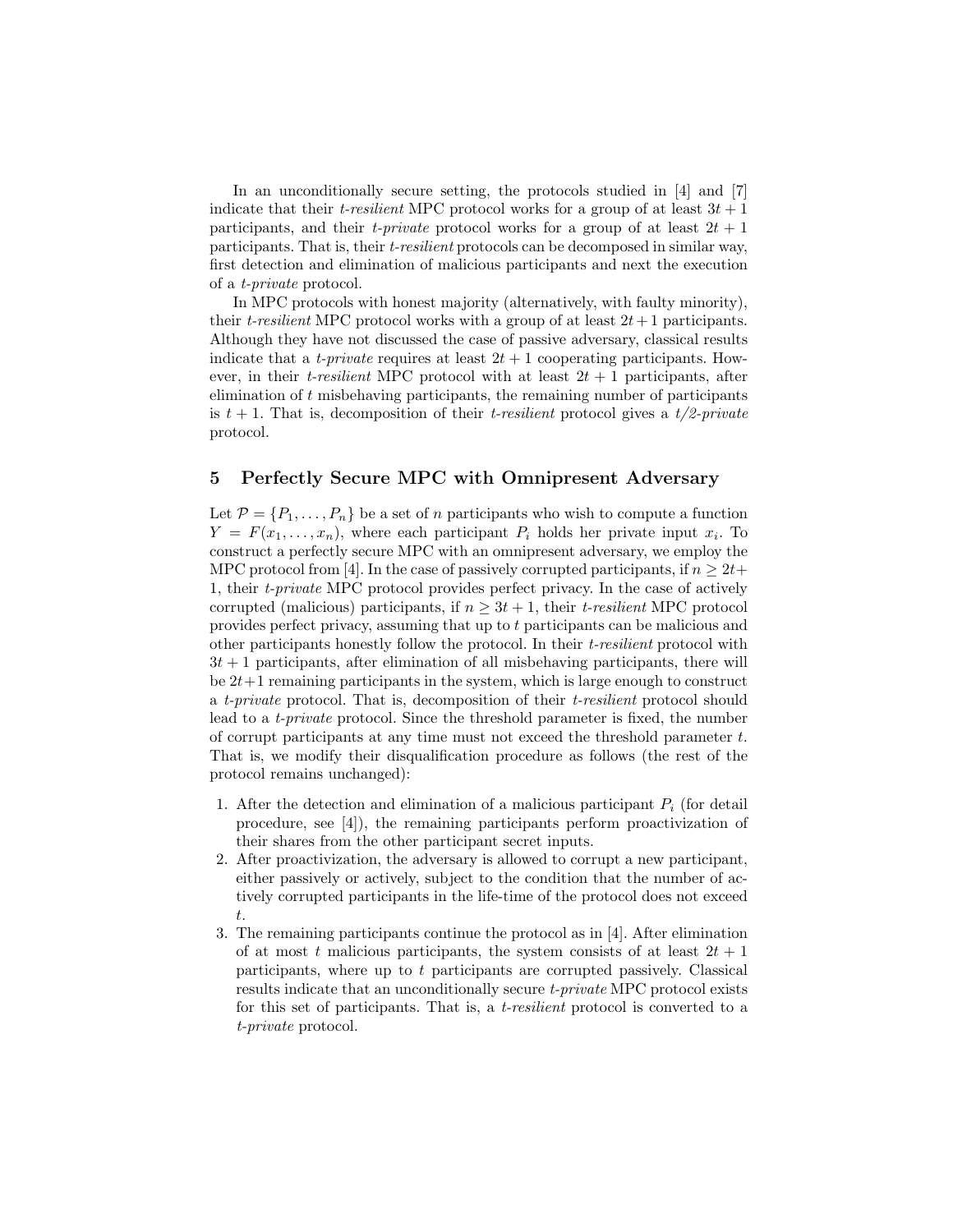**Remark 1.** In computationally secure MPC, the *t-resilient* protocol from [12] starts with  $2t + 1$  participants. Performing their protocol in the presence of an omnipresent adversary, and utilizing the above elimination technique, after elimination of t malicious participants, the system consists of  $t + 1$  participants, where  $t$  of them are corrupted passively. Results of  $[12]$  indicate that a computationally secure t-private MPC protocol exists for this set of participants. That is, a t-resilient protocol is converted to a t-private protocol.

#### 5.1 Security Discussion

This modified protocol is as secure as the original MPC protocol from [4]. This is because the adversary cannot learn any additional information (due to proactivization, information obtained in one time period is useless for another time period, and at each time period the scheme is t-private). Also, correctness of the result will not be affected, because up to  $t$  additional passively corrupted participants honestly follow the protocol.

Moreover, if  $t_a$  and  $t_p$  denote the number of actively and passively corrupted participants at any time period, the following conditions always hold:

(a)  $3t_a + t_p < n$ . Considering the fact that  $t_a \leq t$  and after elimination of any misbehaving participant, one participant will be corrupted passively, if  $k$  ( $0 \leq k \leq t$ ) participants are eliminated,  $3t_a + t_p \leq 3(t - k) + k = 3t - 2k \leq n - k$ .

(b)  $2t_a + 2t_p < n$ . Similarly,  $2t_a + 2t_p \leq 2(t - k) + 2(k) = 2t < n - k$ .

That is, at every stage, our protocol satisfies the results of [10].

**Theorem 5.** Given an MPC protocol defined in  $\mathcal{A}$ . A set of n participants can compute every function perfectly  $(t_a, t_p)$ -securely if and only if  $3t_a + t_p < n$  and  $2t_a + 2t_p < n$ . The computation is polynomial in n and linear in the size of the circuit. This holds whether a broadcast channel is available or not.

# 6 Honest Majority MPC with Omnipresent Adversary

In MPC protocols with honest majority, a set of  $\mathcal{P} = \{P_1, \ldots, P_n\}$  participants wish to compute a function  $Y = F(x_1, \ldots, x_n)$ , where each participant  $P_i$  holds her private input  $x_i$ . Although existing MPC with honest majority do not consider the case of a passive adversary, the condition  $n \geq 2t + 1$  is the tight bound for designing a t-private MPC protocol, even if a broadcast channel is available. In the case of an active adversary, assuming that a public channel exists, a *t-resilient* MPC is achievable if  $n \geq 2t + 1$ . The secrecy of these protocols is unconditional, with error probability  $\epsilon$ , which can be exponentially small.

To construct an MPC with honest majority in the presence of an omnipresent adversary, we employ the protocol from [16]. However, we utilize our disqualification technique (see Section 3), that ensures the privacy of participants who properly follow the protocol. So, our construction for MPC with honest majority works as follows: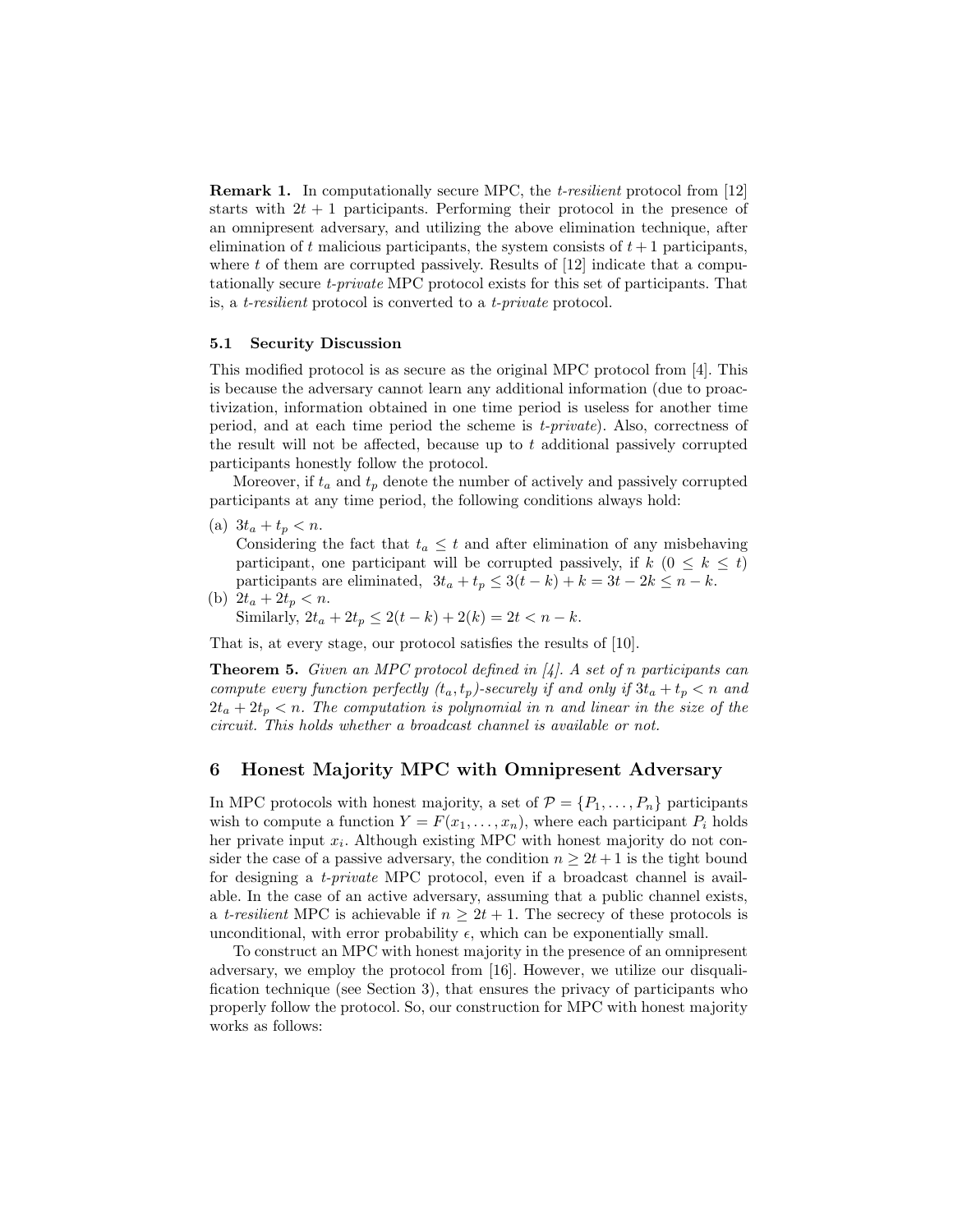- 1. After the detection and elimination of every two misbehaving participants, the threshold parameter is reduced by one (see our disqualification in Section 3). The process of re-sharing all information with a new threshold parameter  $t' = t - 1$ , implicitly, is a proactivization of the shares associated with the function value and the participant inputs.
- 2. After reducing the threshold, the adversary is allowed to corrupt a new participant, either in passive or active mode, provided that the number of actively corrupted participants in the life-time of the protocol does not exceed t.
- 3. The remaining participants continue the protocol as in [16], using the new threshold  $t'$ . After elimination of at most  $t$  misbehaving participants, the system consists of at least  $t + 1$  participants, where up to  $t/2$  participants are corrupted passively. Classical results indicate that an unconditionally secure  $t/2$ -private MPC protocol exists for this set of participants. That is, a t-resilient protocol is converted to a  $t/2$ -private protocol.

We observe that the "honest majority" (alternatively "faulty minority") title is more suitable for our protocol (see above), since at every stage of the protocol, only the minority/majority of participants in the system are corrupt/honest. While in [16, 2], after elimination of corrupt players, all remaining participants are honest.

#### 6.1 Security Discussion

The modified protocol is as secure as the original MPC protocol from [16]. This is true because the adversary cannot learn any additional information since at each time period the scheme is  $t^2$ -private. Also, correctness of the result will not be affected, because up to  $t/2$  additional passively corrupted participants honestly follow the protocol.

Moreover, if  $t_a$  and  $t_p$  denote the number of actively and passively corrupted participants at any time period, the condition  $2t_a + 2t_p < n$ , is satisfied. This is because  $2t_a + 2t_p \leq 2(t - k) + 2k/2 \leq 2t - k < n - k$ . So, at every stage, our protocol satisfies the results of [10].

**Theorem 6.** Given the MPC protocol defined in [16]. Then allowing an negligible failure probability and given a broadcast channel, a set of n participants can compute every function  $(t_a, t_p)$ -securely if and only if  $2t_a + 2t_p < n$ . The computation is polynomial in n and linear in the size of the circuit.

# 7 Conclusions

We have investigated the privacy of MPC protocols in the presence of omnipresent adversary. The omnipresent adversary can be either passive, active, or mixed. We have shown that up to a minority of participants who are not corrupted actively, can be corrupted passively, with the restriction that at any time, the number of corrupt participants does not exceed a predetermined threshold.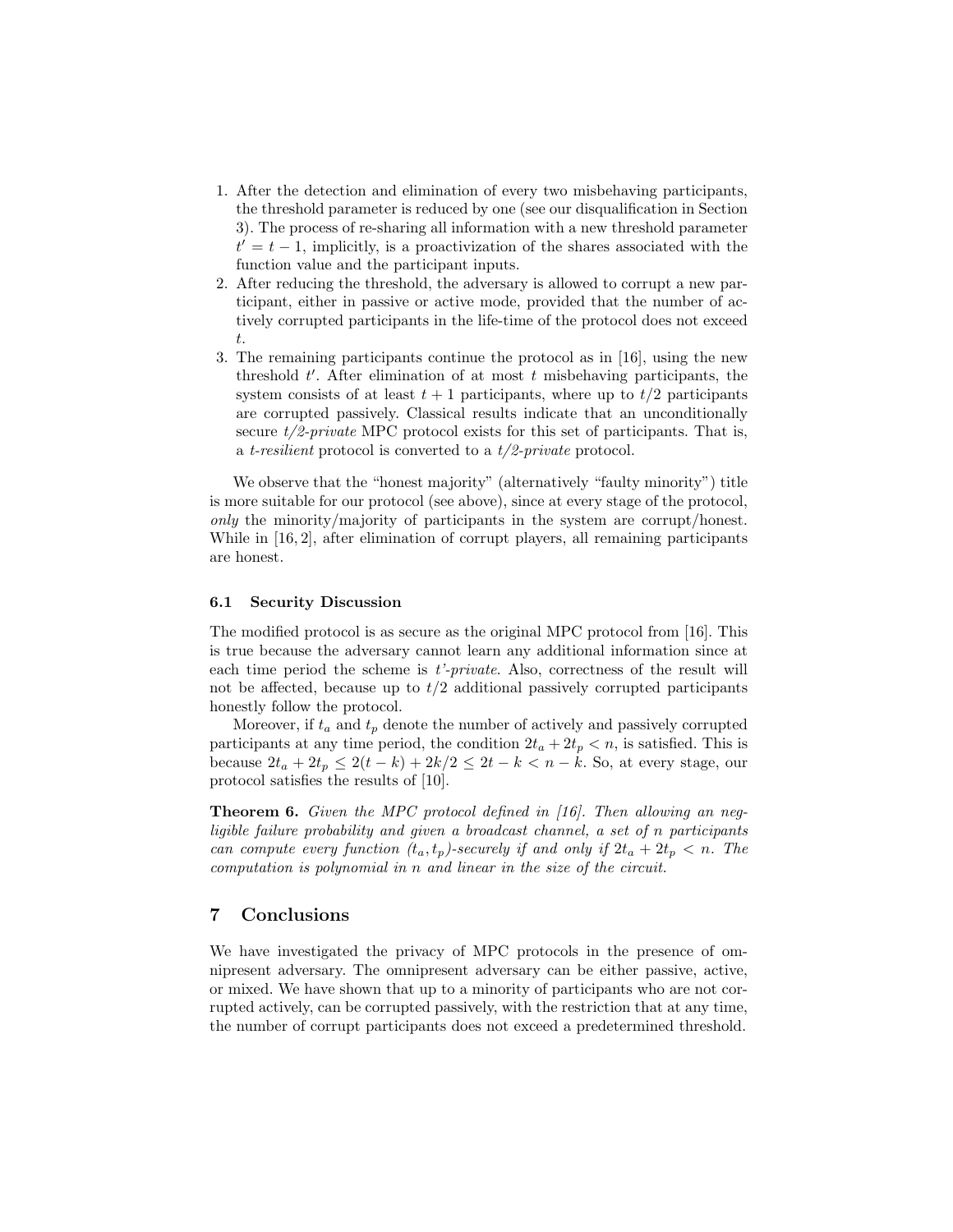Our adversary model stipulates that MPC protocols never run with a set of truly honest participants (which is a more realistic assumption). Therefore, privacy of all participants who properly follow the protocol will be maintained.

| Security Model               | Adversary                |              |     | Number of   Actively   Passively   Uncorrupted |
|------------------------------|--------------------------|--------------|-----|------------------------------------------------|
|                              | model                    |              |     | participants corrupted corrupted  participants |
| Computational                | Active                   | $n = 2t + 1$ |     | $t+1$                                          |
|                              | Omnipresent $n = 2t + 1$ |              |     |                                                |
| Unconditional without Active |                          | $n = 3t + 1$ |     | $2t+1$                                         |
| broadcast channel            | Omnipresent $n = 3t + 1$ |              |     | $t+1$                                          |
| Unconditional with           | Active                   | $n = 2t + 1$ |     | $t+1$                                          |
| broadcast channel            | Omnipresent $n = 2t + 1$ |              | t/2 | $t/2 + 1$                                      |

Table 1. Comparison of existing *t-resilient* MPC protocols and MPC protocols with an omnipresent adversary.

Remark 2. In this paper we have used the protocols from [4] and [16] (that are perfectly secure with a negligible failure probability) and showed how the omnipresent adversary works for these protocols. For the perfect security case, the maximum number of corrupted participants at any time is  $t$ , and for MPC protocols with a negligible failure probability, the maximum number of corrupted participants at any time is  $t'$   $(t/2 \leq t' \leq t)$ , see Table 1. Applying the protocol from [10] improves these bounds, but will not increase the total number of participants that can be corrupted in the protocol life-time. This is because, in the presence of a passive adversary,  $n > 2t + 1$  is a tight bound regardless of a type of the protocol.

#### Acknowledgments

We are grateful to the anonymous referees for their constructive comments. The second co-author was supported by Australian Research Council grant DP0663452.

# References

- 1. J. Almansa, I. Damgård, and J. Nielsen, "Simplified Threshold RSA with Adaptive and Proactive Security," in Advances in Cryptology - Proceedings of EUROCRYPT 2006 (S. Vaudenay, ed.), vol. 4004 of Lecture Notes in Computer Science, pp. 593– 611, Springer-Verlag, 2006.
- 2. D. Beaver, "Multiparty Protocols Tolerating Half Faulty Processors," in Advances in Cryptology - Proceedings of CRYPTO'89 (G. Brassard, ed.), vol. 435 of Lecture Notes in Computer Science, pp. 560–572, Springer-Verlag, 1990.
- 3. D. Beaver, "Secure Multiparty Protocols and Zero-Knowledge Proof Systems Tolerating a Faulty Minority," Journal of Cryptology, vol. 4, pp. 75–122, 1991.